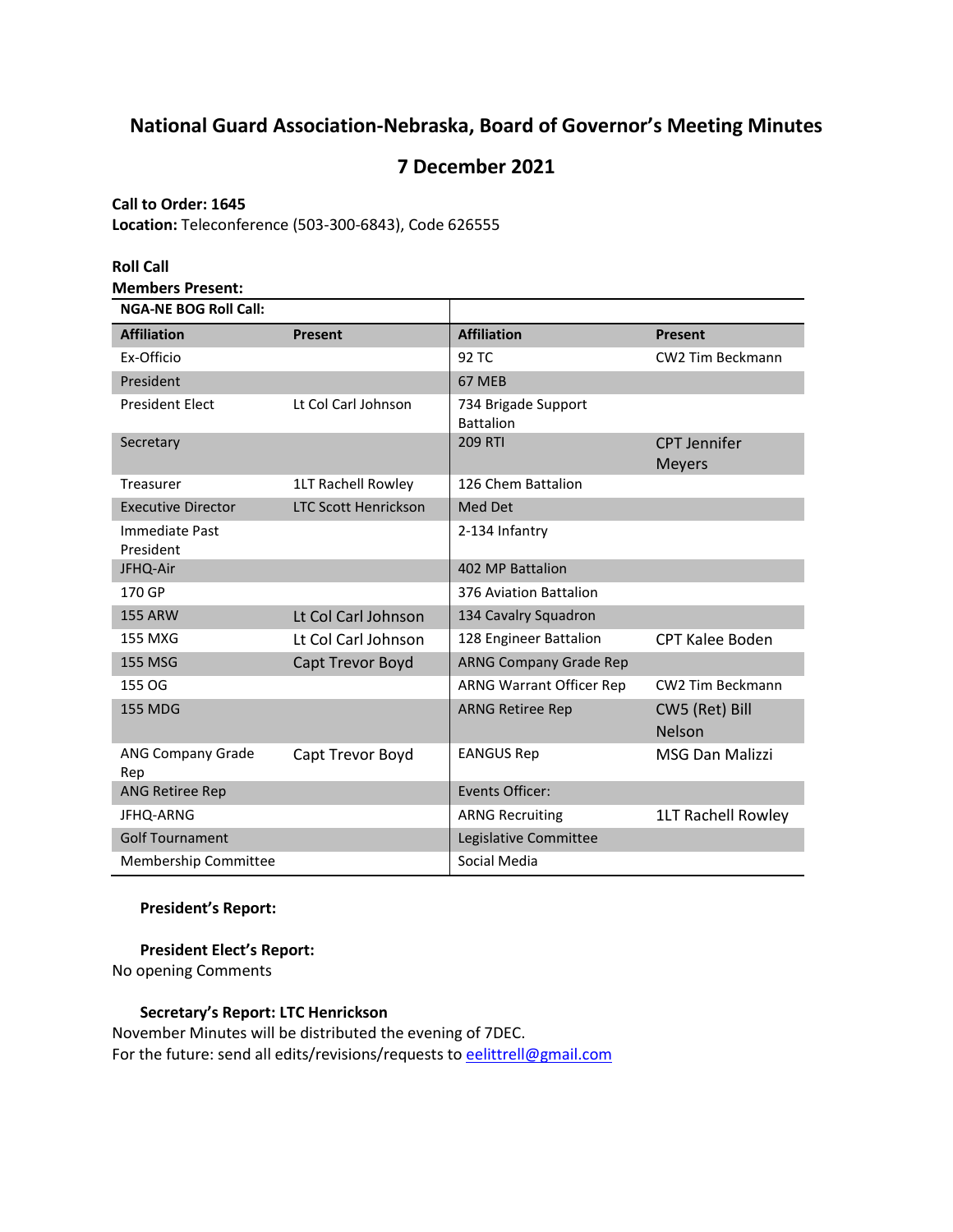### **Treasurer's Report: 1LT Rowley**

Balance: \$84,083.

#### **Executive Director: LTC Henrickson**

NGEDA Conference in Columbus, OH 17-20 JAN. NGANE Annual Business meeting set for 26 MAR in Lincoln, NE. Submit NGANE awards for BOG and Exec Committee review and approval to present at the NGANE Annual Business meeting in MAR.

## **Legislative Committee: LTC Henrickson**

Finalizing the Legislative Social Event for end of JAN 2022. More information to follow soon. Seeking priorities from BOG to review and lobby for accordingly.

## **Membership: LTC Henrickson**

Digital life membership very affordable and spread the word to everyone. Contact LTC Henrickson for all life memberships in order to receive the 25% rebate up front. 61% NGAUS membership currently with a goal of 75% by 30 JUN 2022.

#### **Events Committee: LTC Henrickson**

15 DEC: BG Strong hosting at Waverly VFW, 13 JAN: Bowling at Lincoln Parkway Lanes, TBD FEB: Corky Canvas in Lincoln.

## **Social Media Committee: LTC Henrickson**

Ask to the leaders at the recent Leadership Dinner was to increase engagements, followers, and reach currently through NGANE Facebook Page.

## **Corporate Membership: LTC Henrickson**

Will engage with current corporate members about upcoming NGANE business meeting and request 2022 membership.

## **EANGUS Report: MSG Malizzi**

Had EANGUS meeting on 30 NOV, published 3 page newsletter, working on legislative efforts, membership, western NE engagement, and awarded 2 scholarships.

## **Retiree Council: CW5 (Ret) Nelson**

Request to include retirees in legislative efforts for both NGANE and EANGUS. LTC Bill Smitz passed away.

#### **Old Business: LTC Henrickson**

Annual Business Meeting will be 26 MAR in Lincoln. CPT Ventre identify venue. Will also look to hold a social event the evening of 25 MAR if possible. Therefore, challenge to units within the BOG is to start thinking of your unit cocktail recipes and the story about your drink with the goal to win and be the signature drink at the NE hospitality suite during the NGAUS conference in AUG.

#### **New Business: LTC Henrickson**

None.

**Due Outs: NSTR**